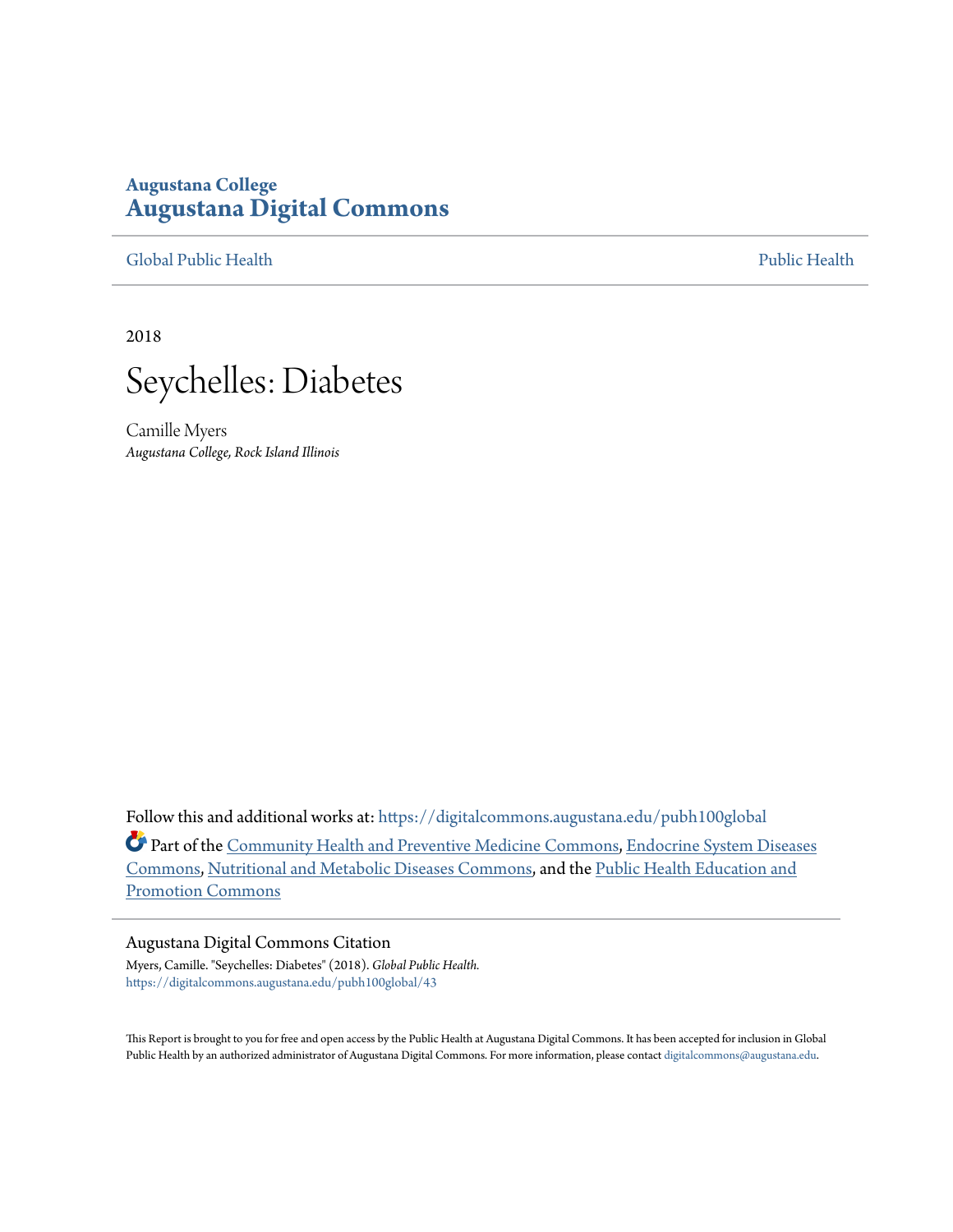# **Diabetes as a Public Health Issue in Seychelles**

### **Cami Myers**

### **About Seychelles**



**Location:** Seychelles is a cluster of islands off the coast of East Africa.

**Population:** 95,016 as of January 22, 2018;

 $\triangleright$  Ethnic

Breakdown: 93% Seychellois Creole, 3% British, 1.8% French, 0.5% Chinese, 0.3% Indian, and 1.2% other.

 $\blacktriangleright$  Religion Breakdown: 76.2% Roman Catholic, Protestant 10.5% , other Christian 2.4%, Hindu 2.4%, Muslim 1.6%, other non-Christian 1.1%, unspecified 4.8%, none 0.9% (Index Mundi Seychelles, 2010)

**Political Structure:** Seychelles is a republic with executive presidency. The president serves a five year term. The legislative branch, called the "National Assembly" has a total of 34 seats that are elected through "adult suffrage". Members of the National Assembly will serve a four year term. They Seychelles government is based on a socialist multi-party system.(Sib.gov, 2018)

### **Major Challenges:**

- $\triangleright$  Increase in HIV/AIDS epidemic
- $\triangleright$  Natural disasters and pandemic diseases
- $\triangleright$  Drug Abuse
- ➢ Heart Disease
- $\triangleright$  Diabetes (WHO, 2011)

### *What is Diabetes?*

Diabetes mellitus is a group of metabolic diseases characterized by high blood glucose levels. The most common types are prediabetes, type 1, type 2, and gestational diabetes,which affects some women during pregnancy. Type 1 diabetes is insulin dependent diabetes and is usually found in children or young adults. Type 2 diabetes, the most common form,causes your body to not create insulin or use it well. (NIDDK, 2016)

### **Symptoms**

- $\triangleright$  Unexplained weight loss
- $\triangleright$  Increased thirst and urination
- ➢ Fatigue
- ➢ Increased hunger
- $>$  Sores that do not heal (NIDDK, 2016)

*Diabetes in Seychelles:*The prevalence of diabetes is similar to the estimated amounts in countries like Saudi Arabia, parts of Europe, the US and other urban countries. Similar to many African countries, about 55.3% of adults are living with type 2 diabetes. Along with that many people of the African descent have a strand of diabetes that is mistreated by the wrong type of medication. (BMC Public Health 2007)